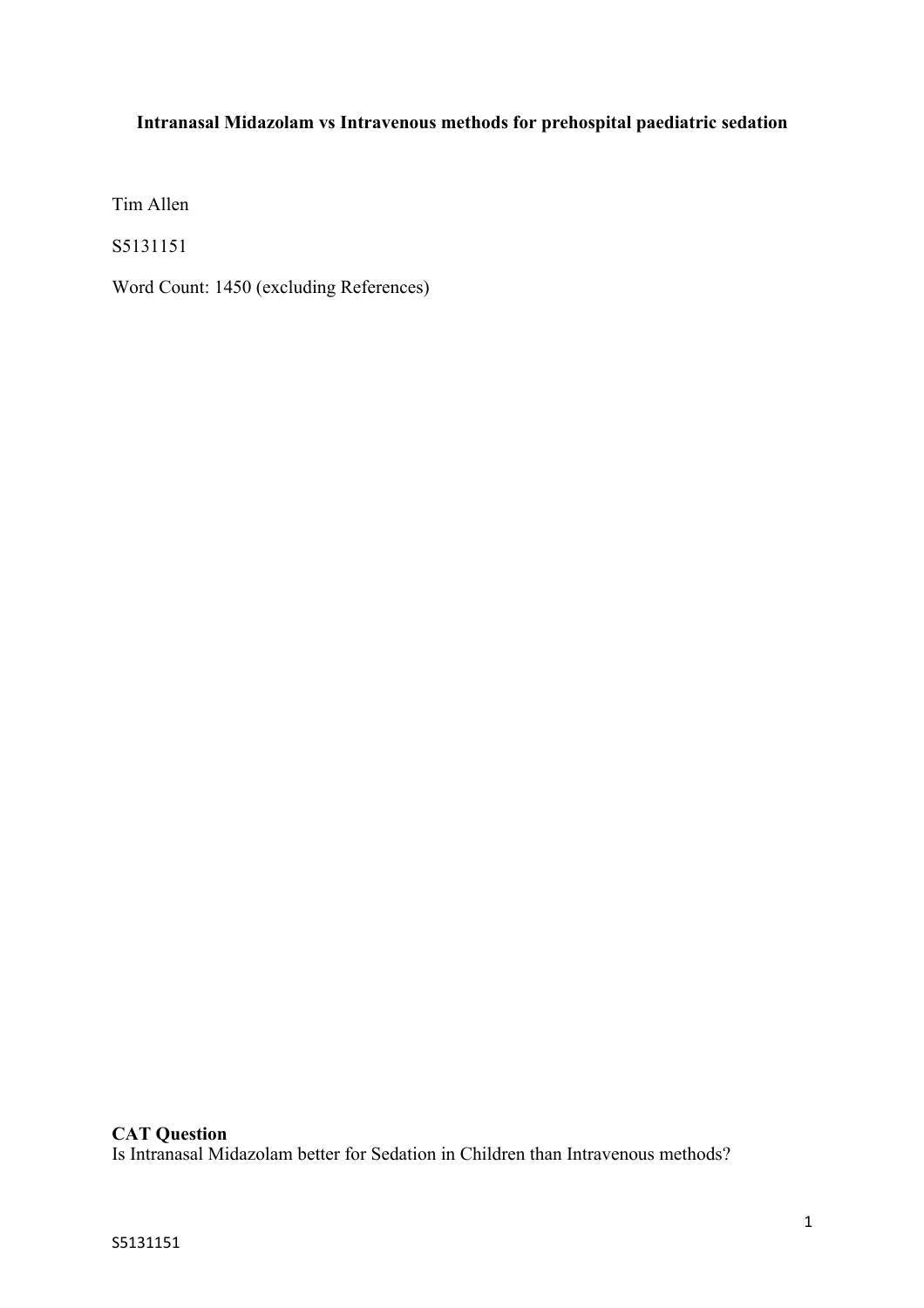## **Clinical Scenario**

Paramedics are called code one to an eight-year-old child who has been seizing for ten minutes. The paramedics are greeted by a distressed mother who says there were no warning signs and the patient has never had a seizure before. The child is having active tonic-clonic seizures on a carpeted floor and appears cyanosed. It is clear that this child needs sedation to stabilize their ventilation, however, gaining IV access would be difficult given the seizure. The paramedics must find an alternate route to deliver the medication.

# **PICO**

In paediatric patients (<12 years), is intranasal midazolam a better than midazolam or other drugs delivered by the intravenous route for prehospital sedation?

#### **Search Strategy**

(paediatric\* OR infant OR child\*) AND (sedat\* OR "conscious sedation" OR hypno\*) AND (midazolam OR benzodiazepine\* OR ketamine OR fentanyl) AND (prehospital OR "out of hospital" OR "out-of-hospital" OR paramedic) Limits: English Language, Humans Publication Year: 2000- 2019

Inclusion Criteria:

- Primary Study

- Contains data describing intranasal administration midazolam or intravenous medication for seizures in paediatric patients.

- Prehospital or emergency department setting

- Paediatric Patients

Exclusion Criteria:

- Administration via route other than IV or IN
- IN Midazolam administration combined with another drug
- Case Studies
- Studies focussed on analgesia without sedation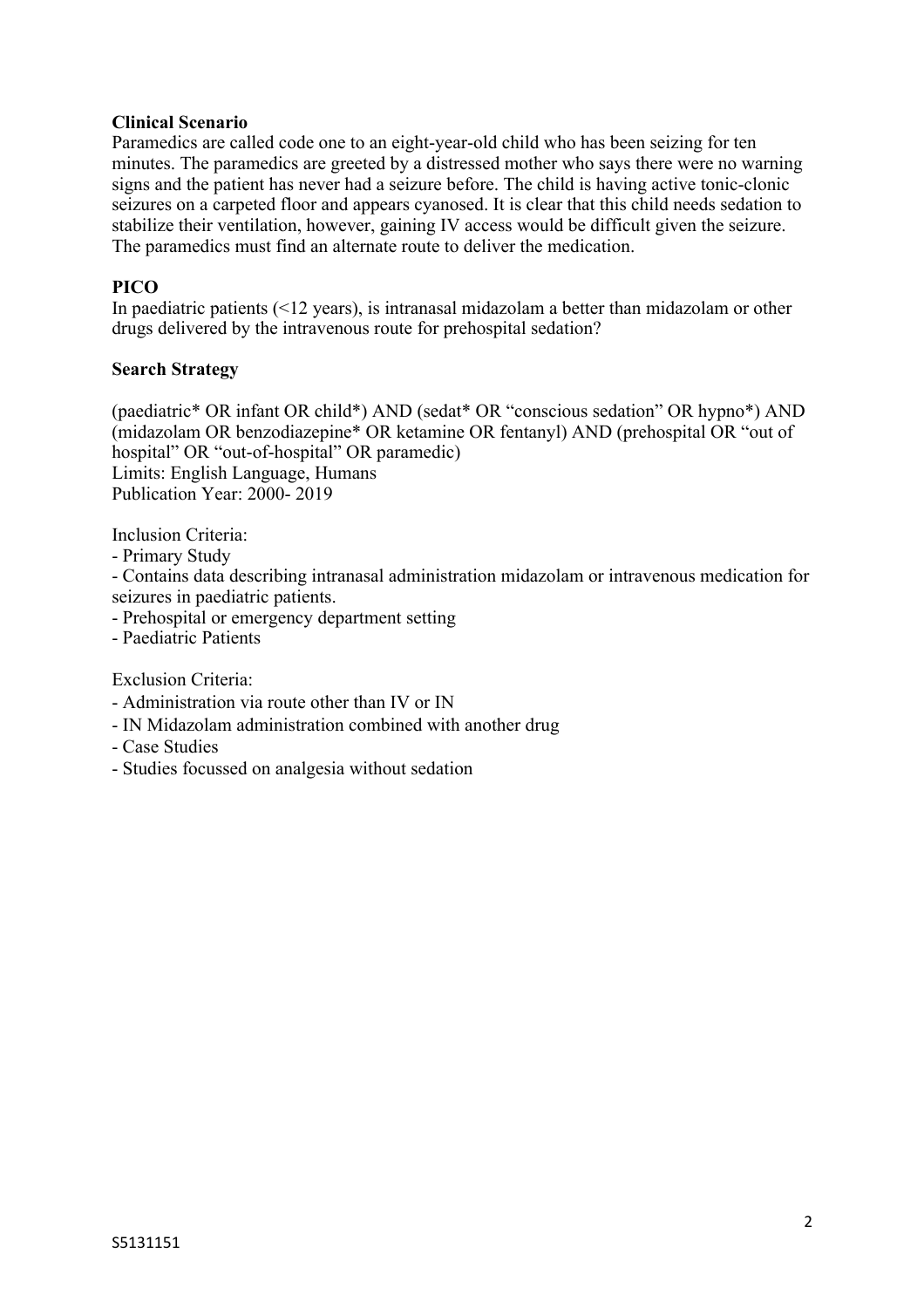

| uthor. | T.<br>Population | $\overline{\phantom{a}}$<br>Jesign | $1x+$<br>orc | ome<br>лт | Ð<br>esults<br>∼ | Strengths/  |
|--------|------------------|------------------------------------|--------------|-----------|------------------|-------------|
|        |                  |                                    | rating       |           |                  | W<br>nesses |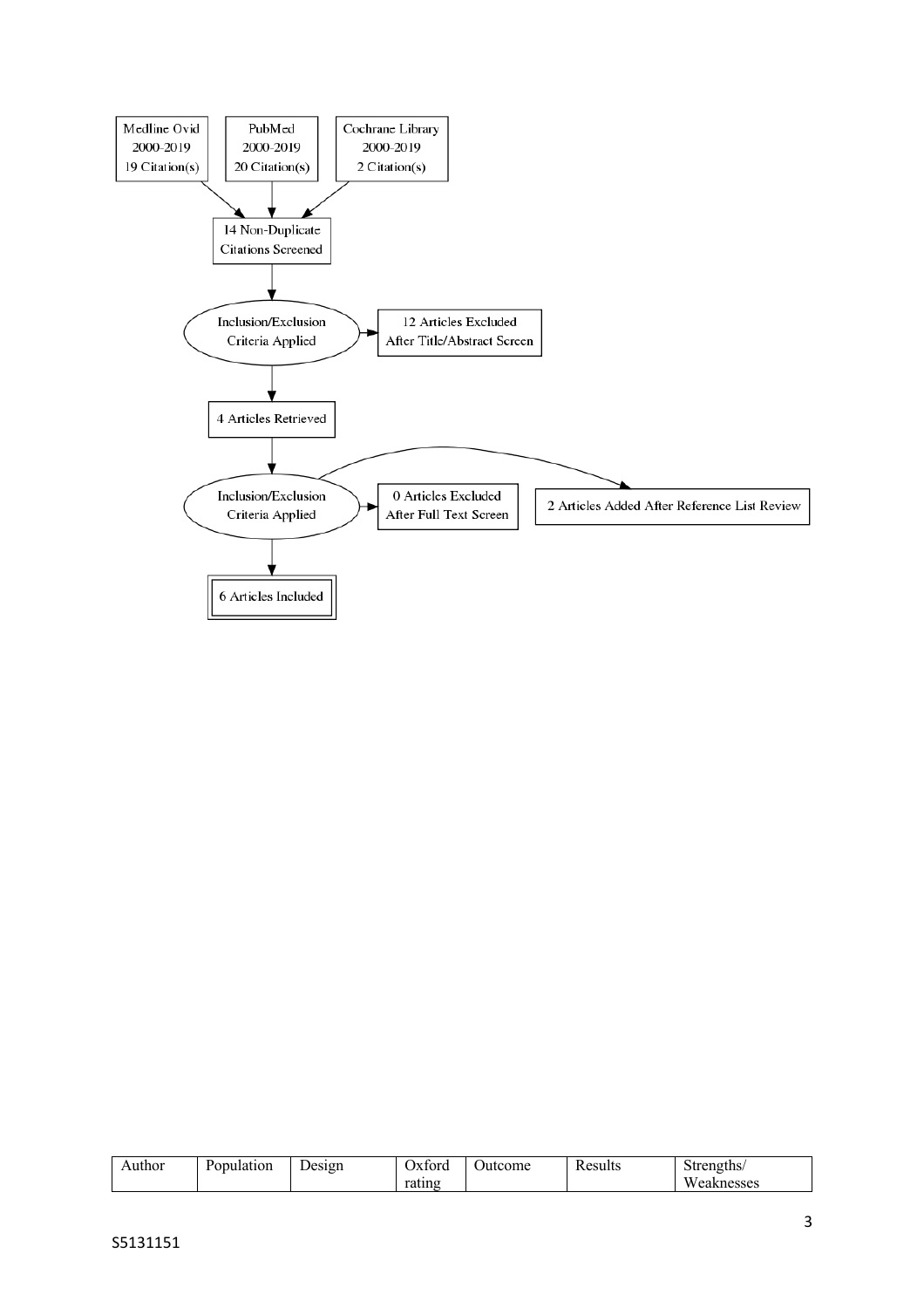|                                                                                                      |                                                                                                                                                                                                                    |                                                                                                                                            | of<br>Evidenc<br>e Level<br>$\&$<br>Journal<br>Impact<br>Factor |                                                                                                                                                                                        |                                                                                                                                                                                                                                                                                        |                                                                                                                                                                                                                                                                                                                                                                                                                                                                    |
|------------------------------------------------------------------------------------------------------|--------------------------------------------------------------------------------------------------------------------------------------------------------------------------------------------------------------------|--------------------------------------------------------------------------------------------------------------------------------------------|-----------------------------------------------------------------|----------------------------------------------------------------------------------------------------------------------------------------------------------------------------------------|----------------------------------------------------------------------------------------------------------------------------------------------------------------------------------------------------------------------------------------------------------------------------------------|--------------------------------------------------------------------------------------------------------------------------------------------------------------------------------------------------------------------------------------------------------------------------------------------------------------------------------------------------------------------------------------------------------------------------------------------------------------------|
| Javadzade<br>h, M.,<br>Sheibani,<br>K.,<br>Hashemie<br>h, M.,<br>Saneifard,<br>H. (2012)             | 60 patients<br>aged 2<br>months to<br>15 years.<br>Presenting<br>to hospital<br>with active<br>seizure.                                                                                                            | Prospective<br>Randomised<br>Clinical Trial.<br>-Single blind                                                                              | 1 <sub>b</sub><br>0.587                                         | IN<br>Midazolam<br>vs IV<br>Diazapam.<br>Time needed<br>to control<br>seizure.<br>O <sub>2</sub> Saturation<br>Pulse Rate                                                              | Time to<br>control<br>seizure:<br>IN M-3.16 $+$<br>1.24<br>IV D- 2.16 $+$<br>1.02<br>With IV<br>setup- $6.42 \pm$<br>2.59<br>All treatment<br>attempts of<br>both methods<br>successful.<br>No statistical<br>difference<br>between HR<br>or $O2$<br>saturation<br>between<br>methods. | (-) Low impact<br>journal<br>(-) End of seizure<br>time decided by<br>individual clinician<br>(-) Single Blind<br>$(-)$ Small<br>population (60)<br>(-) Single centre<br>study<br>(-) In hospital<br>(-) Only 2 vital<br>signs recorded<br>after treatment. No<br>mention of<br>consciousness<br>levels.<br>(-) Only applicable<br>to seizures<br>(-) Only compared<br>to Diazepam<br>$(+)$ Randomization<br>$(+)$<br>Generalisability<br>/applicable to<br>PICO   |
| Holsti, M.,<br>Sill, B.,<br>Firth, S.,<br>Filloux.,<br>F., Joyce.,<br>S. &<br>Furnival,<br>R. (2007) | 124 patients<br>(<br>presenting<br>to EMS<br>with<br>seizures.<br>67 patients<br>no<br>treatment.<br>39 patients<br>IN<br>Midazolam.<br>18 patients<br>PR<br>diazepam.<br>Treatment<br>given<br>prehospitall<br>у. | Retrospective<br>Cohort Study.<br>Data taken<br>from<br>18months<br>before/after<br>implementati<br>on of IN-M<br>protocol for<br>seizure. | $\mathbf{I}$<br>1.119                                           | Presence of<br>seizure in<br>ED.<br>Total seizure<br>time.<br>EMS seizure<br>duration.<br>Respiratory<br>complication<br>S.<br>Additional<br>anticonvulsa<br>nt<br>administratio<br>n. | Seizure<br>Duration:<br>IN-M 11 mins<br>R-D 30 mins<br>$R-D$<br>associated<br>with more:<br>ED seizure,<br>additional<br>anticonvulsant<br>S.<br>No difference<br>in adverse<br>effects<br>associated<br>with either.                                                                  | (-) Low Impact<br>Journal<br>(-) More recent,<br>better designed<br>studies.<br>(-) Small sample<br>size<br>(-) Only applicable<br>to seizures in<br>presence of EMS<br>(-) Single Centre<br>(-) Retrospective<br>$(-)$ Not<br>Randomized<br>(-) Not blinded<br>(-) Estimated<br>length of seizure<br>(-) Missing<br>documentation<br>from EMS<br>(-) Co-morbidities<br>not controlled<br>(-) Compared with<br>Rectal route<br>$(+)$ Prehospital<br>administration |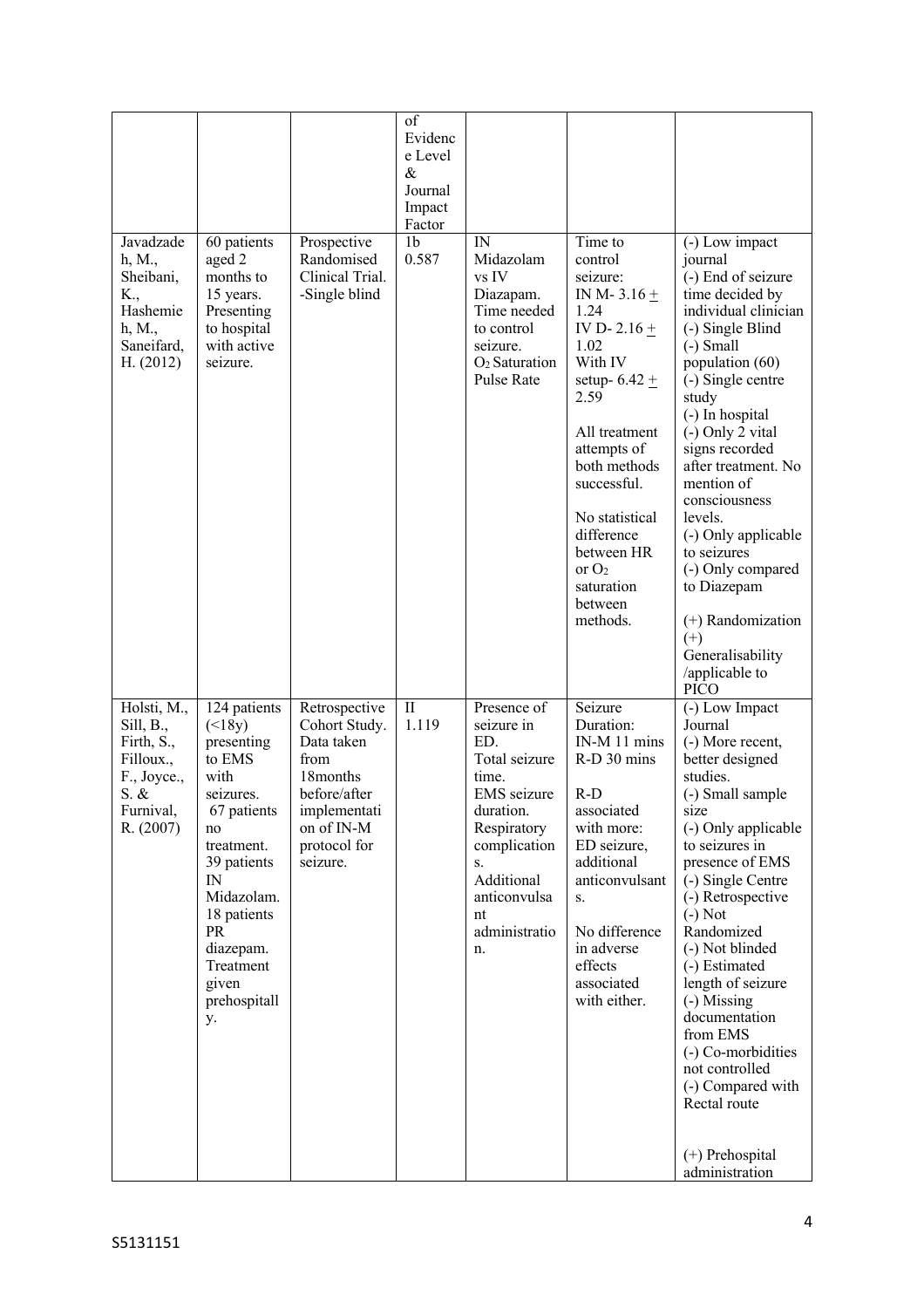|                                                                  |                                                                                                                                    |                                                                          |                         |                                                                                                                                                                                                                               |                                                                                                                                                                                                                                                                                                                                                                                                                                                                                                                                                                                      | $(+)$<br>Generalizability<br>$(+)$ No significant<br>difference in<br>success between<br>IN-M $&$ R-D<br>groups                                                                                                                                                                    |
|------------------------------------------------------------------|------------------------------------------------------------------------------------------------------------------------------------|--------------------------------------------------------------------------|-------------------------|-------------------------------------------------------------------------------------------------------------------------------------------------------------------------------------------------------------------------------|--------------------------------------------------------------------------------------------------------------------------------------------------------------------------------------------------------------------------------------------------------------------------------------------------------------------------------------------------------------------------------------------------------------------------------------------------------------------------------------------------------------------------------------------------------------------------------------|------------------------------------------------------------------------------------------------------------------------------------------------------------------------------------------------------------------------------------------------------------------------------------|
| Thakker,<br>$A. \&$<br>Shanbag,<br>Р.<br>(2012)                  | 50 patients<br>$(1$ month-<br>12 years)<br>presenting<br>to ED<br>department<br>with acute<br>seizures $($<br>10 mins<br>duration) | Randomised<br>Clinical Trial.<br>Single Blind                            | 1 <sub>b</sub><br>4.204 | Duration of<br>seizure.<br>Arrival at<br>hospital to<br>initiation of<br>treatment<br>duration.<br>Time taken<br>to secure IV.<br>Time taken<br>for cessation<br>of seizure.<br>Recurrence<br>of seizure<br>after 60<br>mins. | Both drugs<br>(equally)<br>effective in<br>stopping<br>seizures.<br>Duration of<br>arrival at<br>hospital to<br>treatment<br>shorter with<br>$IN-M$<br>(3.37min,<br>$2.46$ SD) than<br><b>IV-M</b><br>(14.13min,<br>SD 3.39)<br>Arrival at<br>hospital to<br>seizure<br>cessation:<br>$IN-M$<br>$6.67$ mins (SD<br>3.12)<br>IV-D 17.18<br>mins(SD)<br>5.09)<br>Interval<br>between<br>administration<br>and seizure<br>cessation:<br>IN-M: 3.01<br>(SD 2.79)<br>IV-D: 2.67<br>(SD 2.31)<br>No recurrence<br>of seizure<br>$<$ 60m in<br>either drug or<br>respiratory<br>compromise. | (-) Small sample<br>(-) Single Centre<br>$(-)$ ED setting<br>(-) Only Seizures<br>(-) Used Nasal<br>drips rather than<br>atomiser<br>(-) Older Article<br>(+) Moderate<br>impact journal<br>(+) Randomised<br>$(+)$ Generalisable<br>to Prehospital<br>$(+)$ Controlled<br>samples |
| Mittal, P.,<br>Monhar,<br>$R_{\cdot}, \&$<br>Rawat, A.<br>(2006) | 125<br>patients.<br>Ages 6<br>days-12<br>years.<br>Patient<br>presenting<br>with seizure<br>or needing                             | Prospective<br>Randomised<br>Control Trial.<br>No mention<br>of blinding | 1 <sub>b</sub><br>1.136 | $\overline{T}$ ime to<br>seizure<br>cessation<br>after hospital<br>arrival.<br>Time to<br>seizure<br>cessation<br>after drug                                                                                                  | Seizure<br>cessation after<br>arriving in<br>hospital:<br>IN-M: 5.25<br>$+0.86$<br>IV-D: 6.41<br>$+1.06$<br>$P<0.001$ both                                                                                                                                                                                                                                                                                                                                                                                                                                                           | (-) Low impact<br>Journal<br>(-) Article states<br>randomisation but<br>no method how.<br>(-) No mention of<br>blinding<br>(-) Hospital-based<br>(-) Nasal drip                                                                                                                    |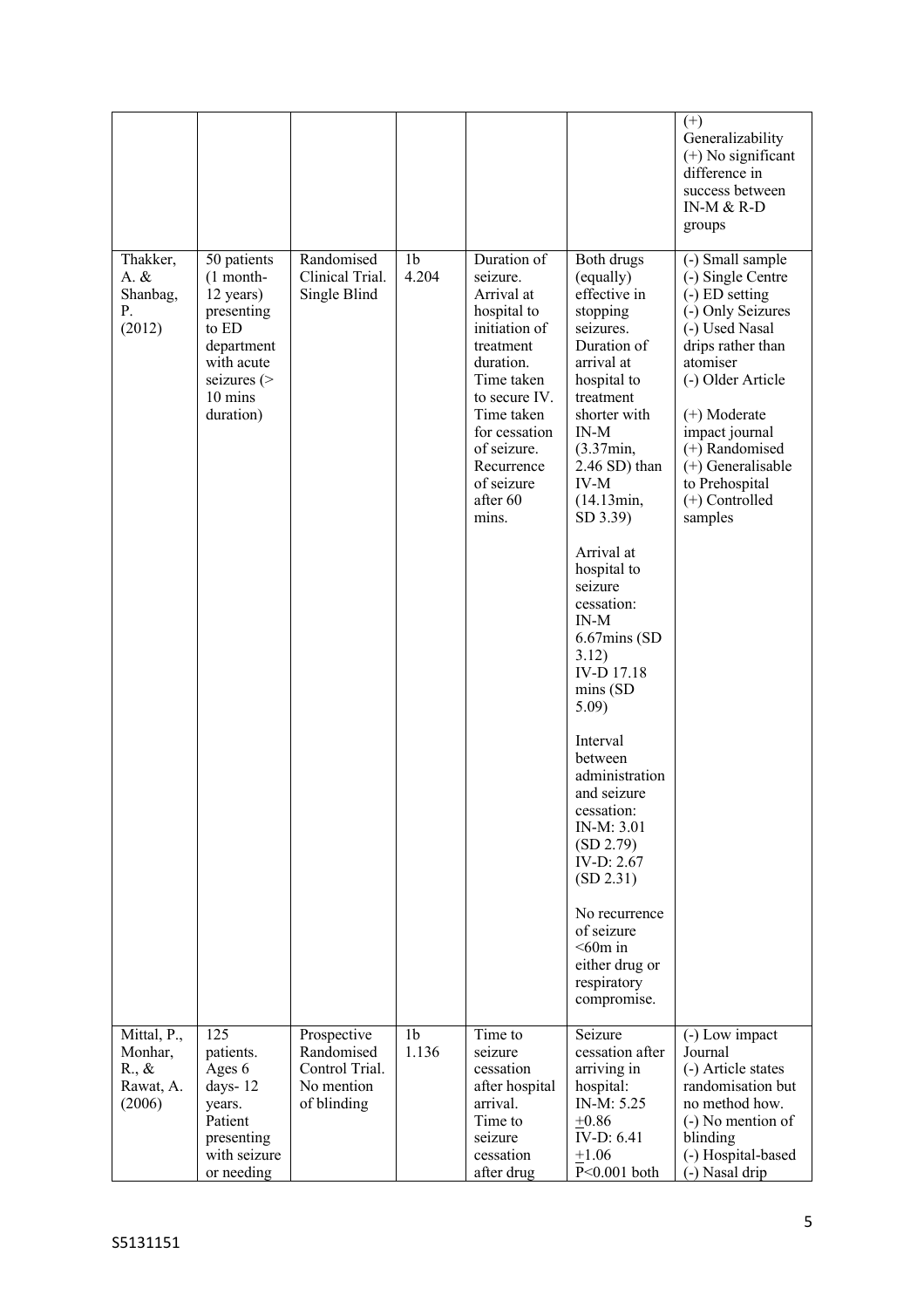|                                       | sedation for<br>minor<br>procedure.                                                                                                                             |                                                                                                         |              | administratio<br>n.<br>Level of<br>sedation<br>before &<br>after drug.<br>Heart Rate &<br>$O2$ Saturation<br>before $& 10$<br>mins post<br>drug<br>administratio<br>n.                                                                                                                   | Seizure<br>cessation after<br>drug admin:<br>$IN-M$ :<br>$2.97+0.53$<br>IV-D:<br>$1.92 + 0.45$<br>Time to drug<br>administration<br>after arriving<br>in hospital:<br>$IN-M$ :<br>$2.34 + 0.9$<br>$IV-D$ :<br>$4.61 \pm 1.08$<br>Behaviour<br>during<br>Invasive/Non-<br>invasive<br>procedure:<br>Both minimal<br>Heart Rate &<br>$O_{2}$<br>No<br>compromise<br>found in<br>either group. | instead of atomiser<br>(-) Single Centre<br>(-) Old Study<br>(-) Article full of<br>grammatical<br>errors, journal<br>quality questioned.<br>(-) No mention of<br>limitations<br>(-) No mention of<br>exclusion criteria<br>(-) Measurement<br>of sedation post-<br>treatment limited<br>to 1 measurement<br>at 10 mins.<br>$(-)$ No mention of<br>exclusion criteria<br>(i.e prehospital<br>admin of drugs)<br>$(+)$ Larger sample<br>size than other<br>studies (125)<br>(+) Generalizable<br>to prehospital<br>setting due to<br>similarity in<br>treatment method.<br>$(+)$ Level of<br>sedation post drug<br>administration<br>measured.<br>$(+)$ Included data<br>for pre-procedural<br>sedation (not<br>limited to seizure). |
|---------------------------------------|-----------------------------------------------------------------------------------------------------------------------------------------------------------------|---------------------------------------------------------------------------------------------------------|--------------|------------------------------------------------------------------------------------------------------------------------------------------------------------------------------------------------------------------------------------------------------------------------------------------|---------------------------------------------------------------------------------------------------------------------------------------------------------------------------------------------------------------------------------------------------------------------------------------------------------------------------------------------------------------------------------------------|-------------------------------------------------------------------------------------------------------------------------------------------------------------------------------------------------------------------------------------------------------------------------------------------------------------------------------------------------------------------------------------------------------------------------------------------------------------------------------------------------------------------------------------------------------------------------------------------------------------------------------------------------------------------------------------------------------------------------------------|
| Silbergleit<br>, R., et al.<br>(2012) | 893 patients<br>with<br>bodyweight<br>$>13kg$ .<br>Active<br>seizures<br>$>5$ mins<br>requiring<br>sedation<br>prehospital.<br>Adults were<br>also<br>included. | Randomised<br>Control Trial.<br>Prospective<br>Double-blind<br>Noninferiorit<br>y trial<br>Multi-centre | 1b<br>70.670 | Termination<br>of seizure<br>before ED<br>arrival.<br>Time from<br>box opening<br>to<br>termination<br>of seizure.<br>Time from<br>medication<br>administratio<br>n to seizure<br>cessation.<br>Frequency of<br>rescue care<br>required.<br>Seizure<br>recurrence<br>within 12<br>hours. | Results of<br>fields of<br>interest for<br>this CAT:<br>IV-<br>Lorazepam<br>Seizure<br>Cessation:<br>63.4%<br>Treatment<br>failed:<br>36.6%<br>Time from<br>box opening<br>to treatment:<br>4.36 $(\pm 1.2)$<br>mins<br>Time from<br>box opening<br>to seizure<br>cessation:<br>6.50 $(\pm 1.6)$                                                                                            | (-) Comparisons<br>not generalizable:<br>IV Lorazepam vs<br>IM Midazolam<br>(not IN)<br>(-) No placebo<br>(unethical)<br>(-) No description<br>of why IV access<br>unachievable<br>(-) Older article<br>(2012)<br>(-) Data for<br>paediatrics<br>extrapolated from<br>data including<br>adults<br>(-) Only measures<br>sedation for<br>seizures                                                                                                                                                                                                                                                                                                                                                                                     |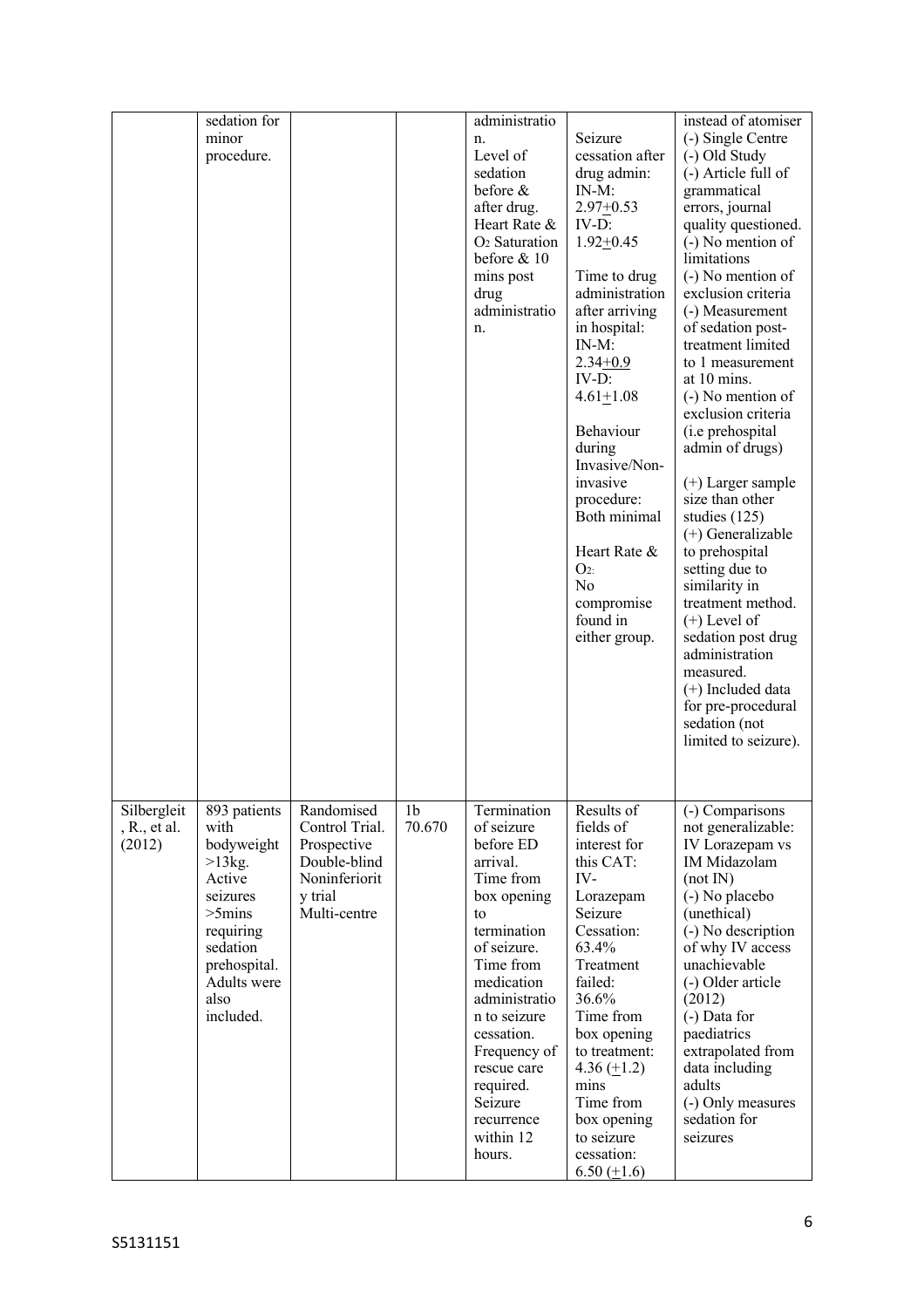|                                   |                                                                                       |                                                   |                         |                                                                                               | mins<br>Treatments<br>not given due<br>to IV access<br>failure:<br>$9.4\%$ of<br>attempted.                                                                                                                                                      | $(+)$ High impact<br>journal<br>(+) Randomised<br>(+) Controlled<br>(+) Double-Blind<br>$(+)$ Multicentre<br>$(+)$ Large sample<br>size<br>$(+)$ IV results<br>similar to other<br>studies with<br>similar drugs but<br>with better<br>validity.<br>(+) Breakdown of<br>inclusions/exclusio<br>ns<br>$(+)$ Uses different<br>Benzodiazepine<br>(lorazepam)                                       |
|-----------------------------------|---------------------------------------------------------------------------------------|---------------------------------------------------|-------------------------|-----------------------------------------------------------------------------------------------|--------------------------------------------------------------------------------------------------------------------------------------------------------------------------------------------------------------------------------------------------|--------------------------------------------------------------------------------------------------------------------------------------------------------------------------------------------------------------------------------------------------------------------------------------------------------------------------------------------------------------------------------------------------|
| Kunusoth,<br>R., et al.<br>(2019) | 60 patients<br>undergoing<br>dental<br>surgery<br>requiring<br>conscious<br>sedation. | Randomised<br>control trial.<br>Single<br>blinded | 1 <sub>b</sub><br>0.421 | Physiologic<br>parameters,<br>anxiety level,<br>sedation<br>rating,<br>patient<br>cooperation | Both IN & IV<br>decreased BP<br>& HR during<br>sedation.<br>No significant<br>difference.<br>Neither group<br>required<br>rescue<br>intervention.<br>IN was as<br>effective IV in<br>producing<br>anxiolytic<br>response<br>during<br>procedure. | (-) Low impact<br>journal<br>(-) Dental setting<br>rather than<br>prehospital<br>emergency<br>(-) Only basic<br>statistical analysis<br>(-) Poorly written<br>(-) Single-blind<br>$(+)$ Recent study<br>(+) Randomised<br>$(+)$ Controlled<br>$(+)$ Compares IV<br>& IN midazolam<br>directly<br>$(+)$ Studies for<br>procedural<br>sedation which<br>may be<br>generalisable to<br>prehospital. |
|                                   |                                                                                       |                                                   |                         |                                                                                               |                                                                                                                                                                                                                                                  |                                                                                                                                                                                                                                                                                                                                                                                                  |

## **Conclusion**

This literature review has found that intranasal midazolam (IN-M) is quicker to administer and reduces total seizure time when compared to intravenous methods. IV administration did lead to faster cessation of seizures, however, this was negated by the much quicker administration of IN. IN-M was at least as effective in stopping seizures as IV diazepam or lorazepam with some studies finding IN-M superior. IN-M was as safe as IV methods with no studies finding any increase in respiratory compromise or other sedation related side effects.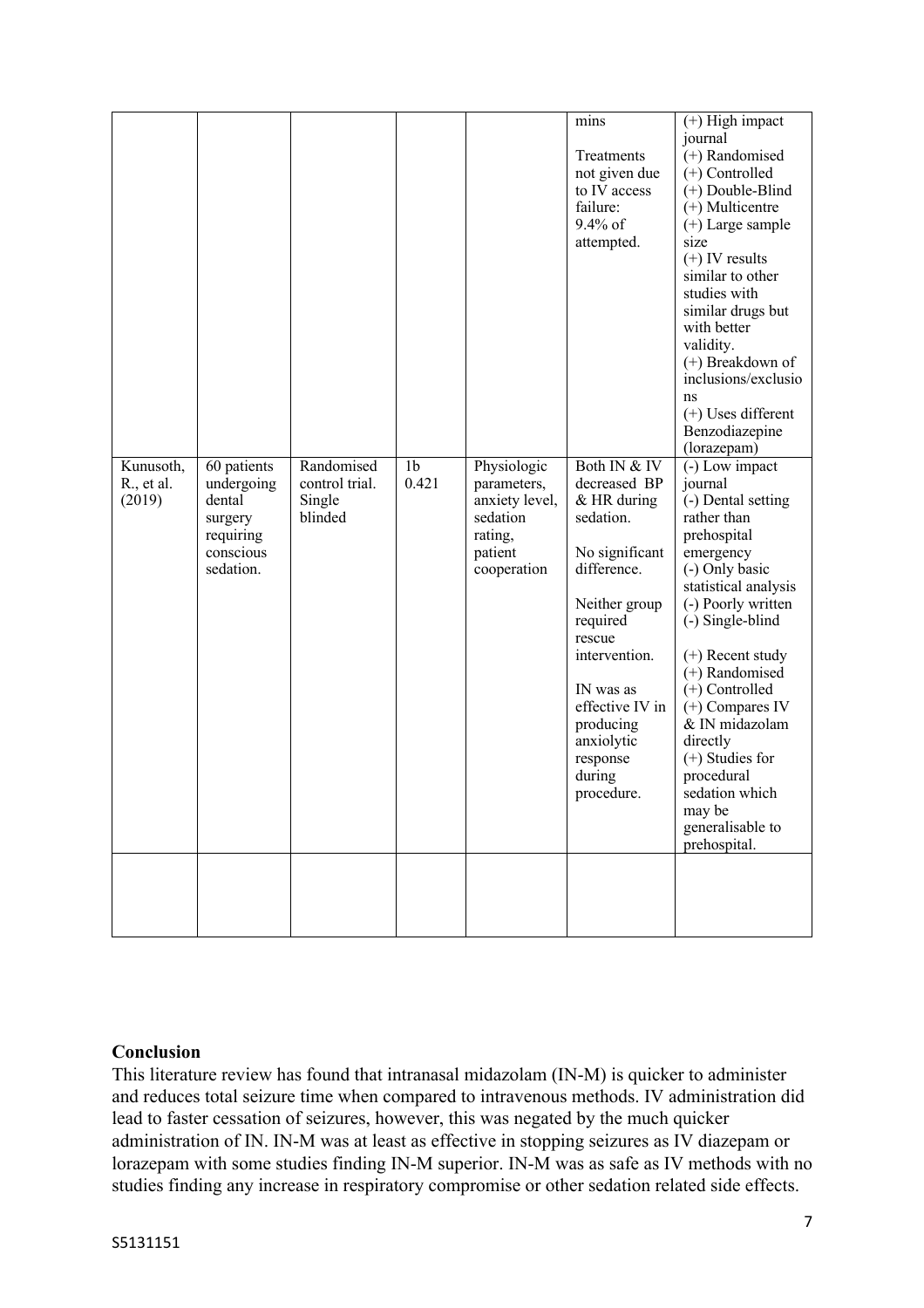One study found that clinicians were unable to gain IV access in 9.4% of seizure patients which highlights the benefits of IN administration.

Several ambulance service clinical practice guidelines recognise the need for non-IV administration sedation methods. These guidelines generally permit the use of intramuscular (IM) administration instead of IN. Further research should be carried out to compare IM and IN midazolam as IN-M as IN-M could potentially reduce the risk of needlestick injury. Also, further research should be conducted comparing midazolam to other non-benzodiazepine medications as few studies currently exist. The safety and efficacy described by these articles may encourage increased scope of use for IN-M in procedural sedation as well as seizure cessation for advanced care paramedics.

## **References**

Holsti, M., Sill, B., Firth, S., Filloux, F., Joyce, S., & Furnival, R. (2007). Prehospital intranasal midazolam for the treatment of pediatric seizures. *Pediatric Emergency Care*, 23(3), 148-153. doi:10.1097/PEC.0b013e3180328c92